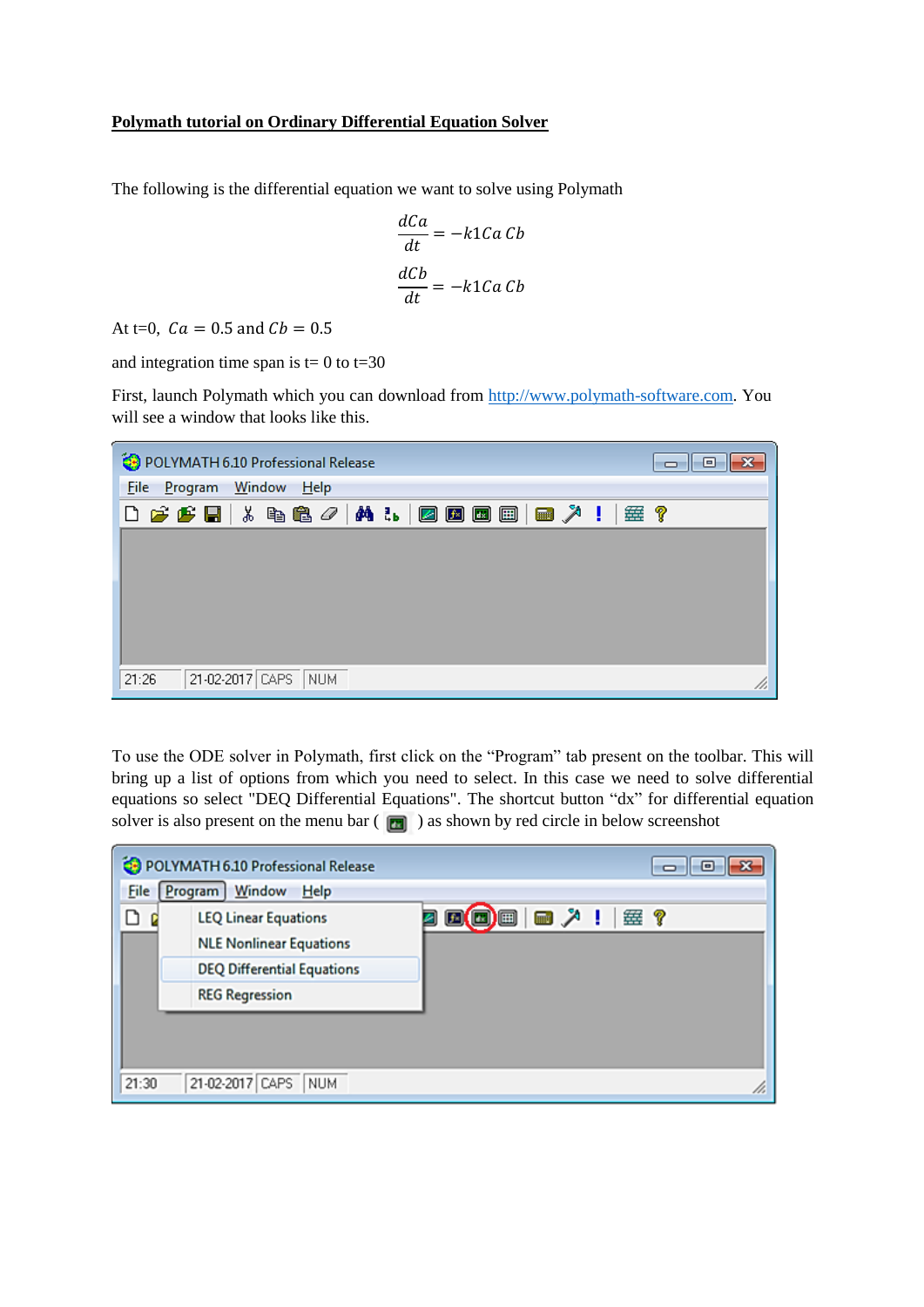This will open up another window, which looks like this.

| POLYMATH 6.10 Professional Release - [Ordinary Differential Equations Solver]<br>▣                                                                                 | $\Sigma$ |
|--------------------------------------------------------------------------------------------------------------------------------------------------------------------|----------|
| <b>EN</b> File<br>Edit<br>Format Problem<br>Examples<br>Window<br>Program<br>Help<br>$\overline{\phantom{a}}$                                                      | 日<br>l x |
| ※ 4b <sup>62</sup> ∥ <mark>ハ 1。 Ø 回 回</mark> 回  <br>靈?<br>りじゅほ<br><b>Final</b><br>- !                                                                              |          |
| $\mathrm{d}[\mathrm{v}] = \times_{\frac{\pi}{4}}$<br>ini-<br>finl<br>RKF45<br>Graph<br>0 E<br>$\left  \cdot \right $<br>$\Box$ Iable<br>$\nabla$ Report<br>n.<br>∍ |          |
| Differential Equations: $0$   Auxiliary Equations: $0$   X No equations entered.                                                                                   |          |
|                                                                                                                                                                    |          |
|                                                                                                                                                                    |          |
|                                                                                                                                                                    |          |
|                                                                                                                                                                    |          |
|                                                                                                                                                                    | Þ        |
| No File<br>No Title<br>Ln 1                                                                                                                                        |          |
| 21-02-2017 CAPS<br>21:34<br>  NUM                                                                                                                                  | /i.      |

To enter the differential equations, press the " $d(x)$ <sup>"</sup> button ( $\frac{d(x)}{dx}$ ) present on the menu bar (shown by red circle in the below screenshot). This will bring up a dialogue box in which you can enter your differential equation. You will also need to specify an initial value for the differential variable.

| POLYMATH 6.10 Professional Release - [Ordinary Differential Equations Solver]                                     | $\Sigma$<br>回<br>$\Box$ |
|-------------------------------------------------------------------------------------------------------------------|-------------------------|
| File<br>Edit Format Problem<br>Examples<br>$\left\  \mathbf{d}_{\mathbf{x}}\right\ $<br>Program<br>Window<br>Help | $   E   \times$         |
| y,<br>48/ALDBB<br>■ 入<br>垂?<br>$\boldsymbol{\beta}$ $\boldsymbol{\beta}$ .<br>η<br>- !                            |                         |
| B ® ™.<br>d(ત્ર્<br>Differential Equations Solver: Enter Differential Equation                                    |                         |
| Differential Equations<br>Enter the differential equation:                                                        |                         |
| d (                                                                                                               |                         |
| d (                                                                                                               |                         |
| Set the initial value:                                                                                            |                         |
| $y(0) =$                                                                                                          |                         |
| <b>Comment:</b>                                                                                                   |                         |
|                                                                                                                   |                         |
| Cancel<br>Clear<br>Done                                                                                           |                         |
| ∢                                                                                                                 |                         |
| No File<br>Ln 1<br>No Title                                                                                       |                         |
| 21-02-2017 CAPS NUM<br>21:42                                                                                      | /i,                     |

In the above dialogue box, only one differential equation can be entered at one time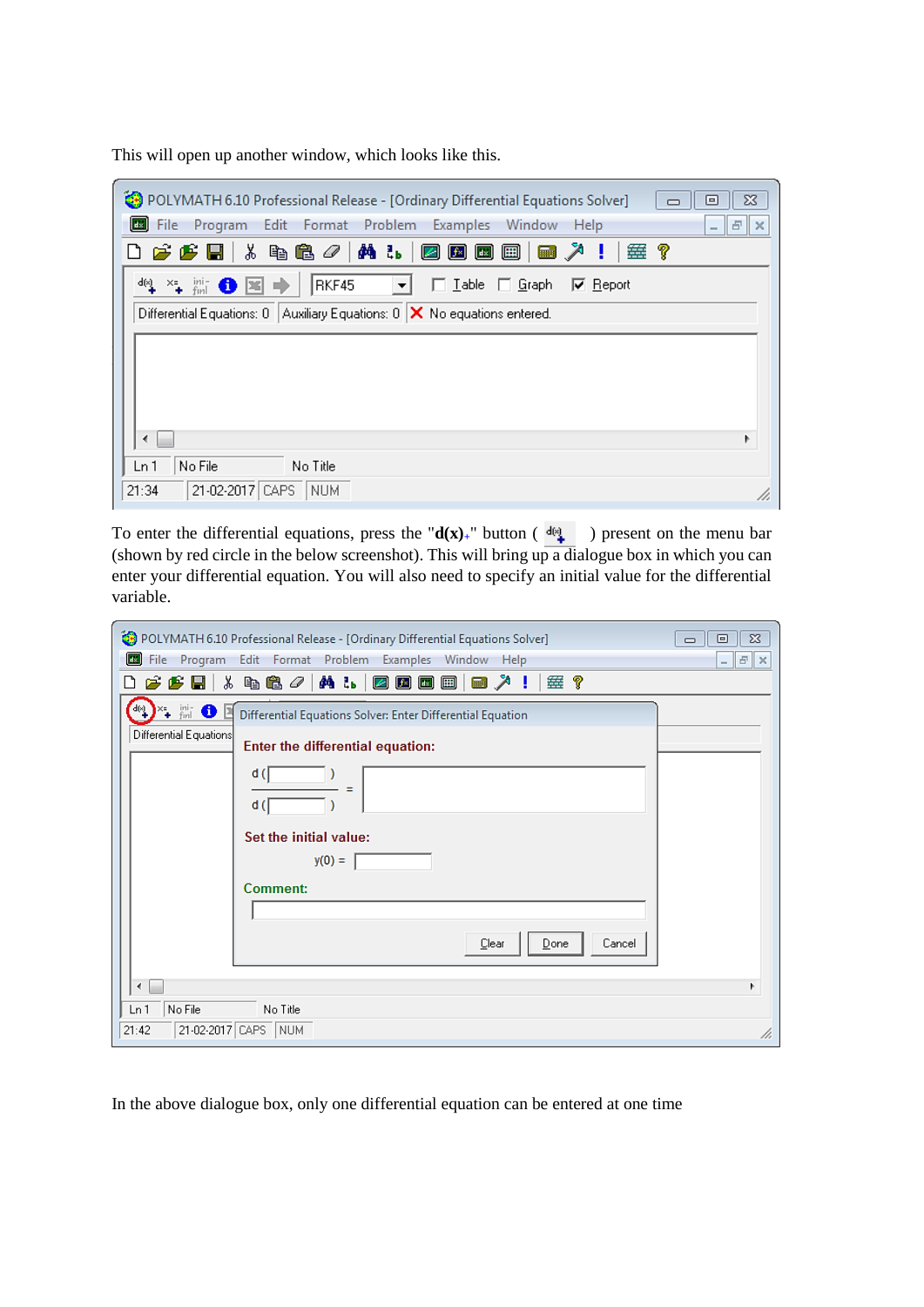First differential equation is

$$
\frac{dCa}{dt} = -k1 \cdot Ca \cdot Cb \text{ and } Ca(0) = 0.5
$$

Enter the above equation and initial value in the space provided in the rectangular box as shown below.

| POLYMATH 6.10 Professional Release - [Ordinary Differential Equations Solver]<br>回<br>$\Box$                                                                                                                                                                                                     | $\Sigma$ |
|--------------------------------------------------------------------------------------------------------------------------------------------------------------------------------------------------------------------------------------------------------------------------------------------------|----------|
| $\  \mathbf{d}_{\mathbb{K}} \ $<br>File Program Edit Format Problem Examples Window Help<br>$ \mathbb{F}$ $\times$                                                                                                                                                                               |          |
| 6 F H   & b & <i>0</i>   A &   Z B B B  <br>■ ↗ !<br>垂?<br>∆                                                                                                                                                                                                                                     |          |
| □ Table □ Granb □ Benot<br>$\frac{d(s)}{s}$ $\times$ $\frac{1}{s}$ $\lim_{s\to 0}$<br><b>RKE45</b><br>┯┆<br>$\bullet$<br>Differential Equations Solver: Enter Differential Equation<br>Differential Equations: 0   Auxilia <br>Enter the differential equation:<br>d (<br>-k1*Ca*Cb<br>Ca<br>d ( |          |
| Set the initial value:<br>$Ca(0) = 0.5$<br>Comment:                                                                                                                                                                                                                                              |          |
| Cancel<br>Clear<br>Done<br>∢                                                                                                                                                                                                                                                                     |          |
| No File<br>No Title<br>Ln 1<br>21-02-2017 CAPS NUM<br>21:45                                                                                                                                                                                                                                      | /i.      |

Now, press Done button. You will find that your equations are entered in the main window

| POLYMATH 6.10 Professional Release - [Ordinary Differential Equations Solver]                                  | $\Sigma$<br>▣<br>$\Box$    |
|----------------------------------------------------------------------------------------------------------------|----------------------------|
| $\boxed{4x}$<br>File<br>Edit Format Problem Examples Window<br>Program<br>Help                                 | $ \mathbf{F}$ $\mathbf{x}$ |
| <b>FFH</b> * 4 & 0   A & B B B B<br>垂?<br>D.<br>■ 入<br>- 1                                                     |                            |
| ચ¥.₩OB→<br>$\Box$ $\Box$ $\Box$ $\Box$ $\Box$ $\Box$ $\Box$ $\Box$<br>RKF45<br>$\mathbf{r}$<br>$\nabla$ Report |                            |
| Differential Equations: 1   Auxiliary Equations: 0   X Undefined variables : k1, Cb                            |                            |
| $d(Ca) / d(t) = -k1*Ca*Cb$<br>$ Ca(0) = 0.5$                                                                   |                            |
| ∢                                                                                                              |                            |
| No File<br>Ln 1<br>No Title                                                                                    |                            |
| 21-02-2017 CAPS NUM<br>21:54                                                                                   | /i.                        |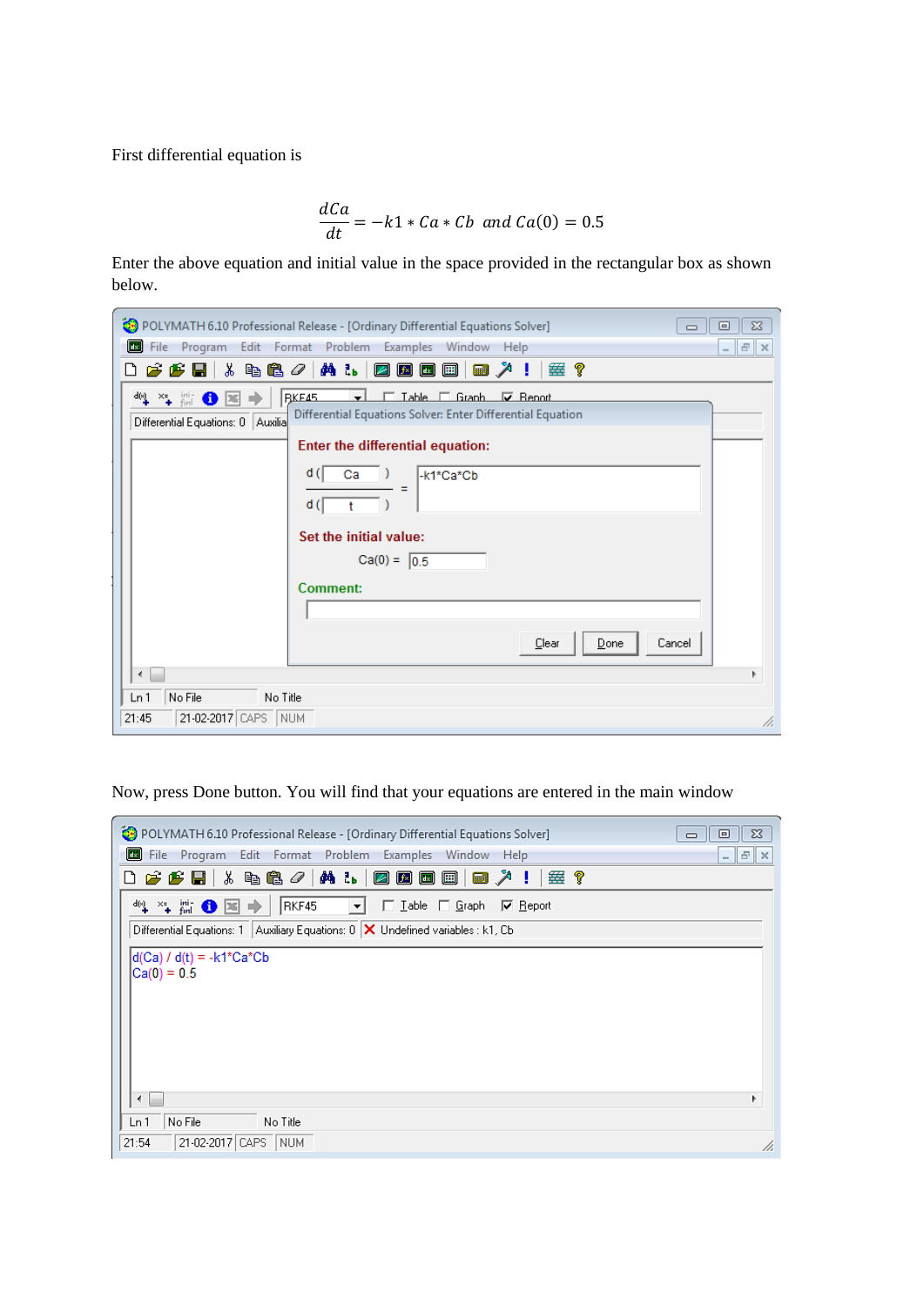Repeat the similar exercise to enter the equations for  $2<sup>nd</sup>$  differential equation

$$
\frac{dCb}{dt} = -k1 * Ca * Cb \text{ and } Cb(0) = 0.5
$$

| POLYMATH 6.10 Professional Release - [Ordinary Differential Equations Solver]<br>$\Sigma$<br>回<br>$\Box$                                                                                                                      |
|-------------------------------------------------------------------------------------------------------------------------------------------------------------------------------------------------------------------------------|
| $\vert$ dx $\vert$<br>File Program Edit Format Problem Examples Window Help<br>$F \times$<br>$\overline{a}$                                                                                                                   |
| 霊?                                                                                                                                                                                                                            |
| " * * # ● 国→<br>Differential Equations Solver: Enter Differential Equation<br>Differential Equations: 1   Auxi <br>Enter the differential equation:<br>$d(Ca) / d(t) = -k1*Ca*Cb$<br>d (l<br>Cb<br>-k1*Ca*Cb<br>$Ca(0) = 0.5$ |
| d (<br>Set the initial value:                                                                                                                                                                                                 |
| $Cb(0) = 0.5$<br><b>Comment:</b>                                                                                                                                                                                              |
| Cancel<br>Clear<br>Done<br>∢                                                                                                                                                                                                  |
| No File<br>Ln 1<br>No Title<br>21-02-2017 CAPS NUM<br>22:03<br>/ı.                                                                                                                                                            |

After pressing Done, your main window will look like this

| POLYMATH 6.10 Professional Release - [Ordinary Differential Equations Solver]<br>回<br>$\equiv$                                                                                         | $\mathbf{x}$ |
|----------------------------------------------------------------------------------------------------------------------------------------------------------------------------------------|--------------|
| u.<br>File Program<br>Edit Format Problem Examples Window<br>Help<br>E<br>$\sim$                                                                                                       | l ×          |
| $\mathcal{L}$ $\mathcal{L}$ $\mathcal{L}$ $\mathcal{L}$ $\mathcal{L}$ $\mathcal{L}$ $\mathcal{L}$ $\mathcal{L}$ $\mathcal{L}$ $\mathcal{L}$ $\mathcal{L}$<br>确认<br> @@@@ @\<br>垂?<br>ै |              |
| "↓" 第 ● 国 →<br>RKF45<br>$\Box$ Lable $\Box$ Graph<br>$\nabla$ Report<br>$\blacktriangledown$                                                                                           |              |
| Differential Equations: 2   Auxiliary Equations: 0   X Undefined variables : k1                                                                                                        |              |
| $d(Cb) / d(t) = -k1*Ca*Cb$<br>$ Cb(0) = 0.5$<br>$d(Ca) / d(t) = -k1*Ca*Cb$<br>$ Ca(0) = 0.5$                                                                                           |              |
|                                                                                                                                                                                        |              |
| No File<br>Ln <sub>1</sub><br>No Title                                                                                                                                                 |              |
| 21-02-2017 CAPS NUM<br>22:04                                                                                                                                                           | h,           |

In the window above, there is a variable that has not been specified, as indicated by the red **X**. The information following the **X** will tell you what variables have not been specified. Here, it shows that k1 is an undefined variable.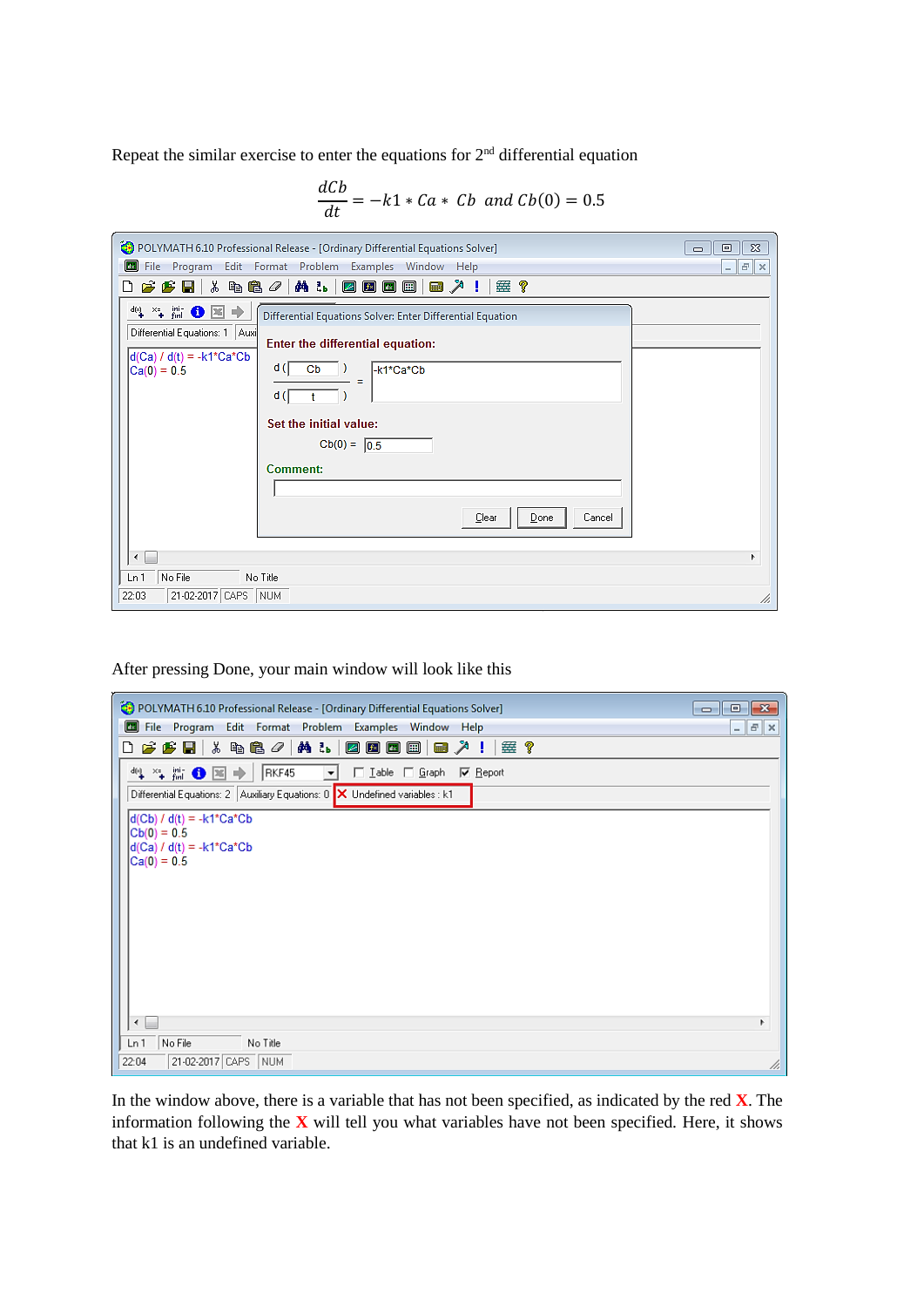Now, to specify the value of k1, press "**x=+**" button (shown by red circle in below screen). Pressing this button brings up a different dialogue box in which you can specify explicit equations in your system.

| POLYMATH 6.10 Professional Release - [Ordinary Differential Equations Solver]<br>$\Box$                       | $\Sigma$<br>回 |  |  |
|---------------------------------------------------------------------------------------------------------------|---------------|--|--|
| $\left  \frac{d}{dx} \right $<br>File Program<br>Edit Format Problem Examples Window<br>Help                  | $   \sim$     |  |  |
| ※ 4b <sup>62</sup> ∥ A & │ 20 回 回 回  <br>国义!<br>$\boldsymbol{\beta}$ $\boldsymbol{\beta}$ .<br>垂?<br>∆        |               |  |  |
| $ \cdot  \in \mathbb{E}$ of $\mathbb{E}[\cdot]$<br>RKF45<br>□ Lable □ Graph   区 Report<br>$\vert \cdot \vert$ |               |  |  |
| Differential Equations: 2   Auxiliary Equations: 0   X Undefined variables : k1                               |               |  |  |
| Differential Equations Solver: Enter Explicit Equation<br>$d(Cb) / d(t) = -k1*Ca*Cb$                          |               |  |  |
| $ Cb(0)=0.5$<br>Enter the explicit equation:<br>$d(Ca) / d(t) = -k1*Ca*Cb$                                    |               |  |  |
| $Ca(0) = 0.5$<br>$=$ $\vert$                                                                                  |               |  |  |
| Comment:                                                                                                      |               |  |  |
|                                                                                                               |               |  |  |
|                                                                                                               |               |  |  |
| Cancel<br>Clear<br>Done                                                                                       |               |  |  |
|                                                                                                               |               |  |  |
|                                                                                                               |               |  |  |
|                                                                                                               |               |  |  |
| ∢                                                                                                             |               |  |  |
| No File<br>Ln 1<br>No Title                                                                                   |               |  |  |
| 21-02-2017 CAPS NUM<br>22:23                                                                                  | h,            |  |  |

In this case, we only have one variable i.e.

 $k1 = 0.5$ 

Enter the value of  $k1$  in the space provided in the rectangular box as shown below

| POLYMATH 6.10 Professional Release - [Ordinary Differential Equations Solver]                                                                                      | $\Sigma$<br>回<br>$\qquad \qquad \Box$ |
|--------------------------------------------------------------------------------------------------------------------------------------------------------------------|---------------------------------------|
| Edit Format Problem Examples Window Help<br>File Program<br>國                                                                                                      | $ \mathbb{F}$ $\times$                |
| , 4 龟 <i>4</i>  <br><b>ALIBBBB</b><br>e e u<br>■ 2 !<br>垂?<br>ہ∟                                                                                                   |                                       |
| RKF45<br>ચ¥.₩OE<br>$\Box$ Lable $\Box$ Graph<br>$\nabla$ Report<br>₱<br>▾                                                                                          |                                       |
| Differential Equations: 2   Auxiliary Equations: 0   X Undefined variables : k1                                                                                    |                                       |
| Differential Equations Solver: Enter Explicit Equation<br>$d(Cb) / d(t) = -k1*Ca*Cb$<br>$ Cb(0)=0.5$<br>Enter the explicit equation:<br>$d(Ca) / d(t) = -k1*Ca*Cb$ |                                       |
| $Ca(0) = 0.5$<br>$=$ 0.5<br>k1<br><b>Comment:</b>                                                                                                                  |                                       |
| Cancel<br>Clear<br>Done                                                                                                                                            |                                       |
| ∢                                                                                                                                                                  |                                       |
| No File<br>No Title<br>Ln 1                                                                                                                                        |                                       |
| 21-02-2017 CAPS<br><b>NUM</b><br>22:27                                                                                                                             | h,                                    |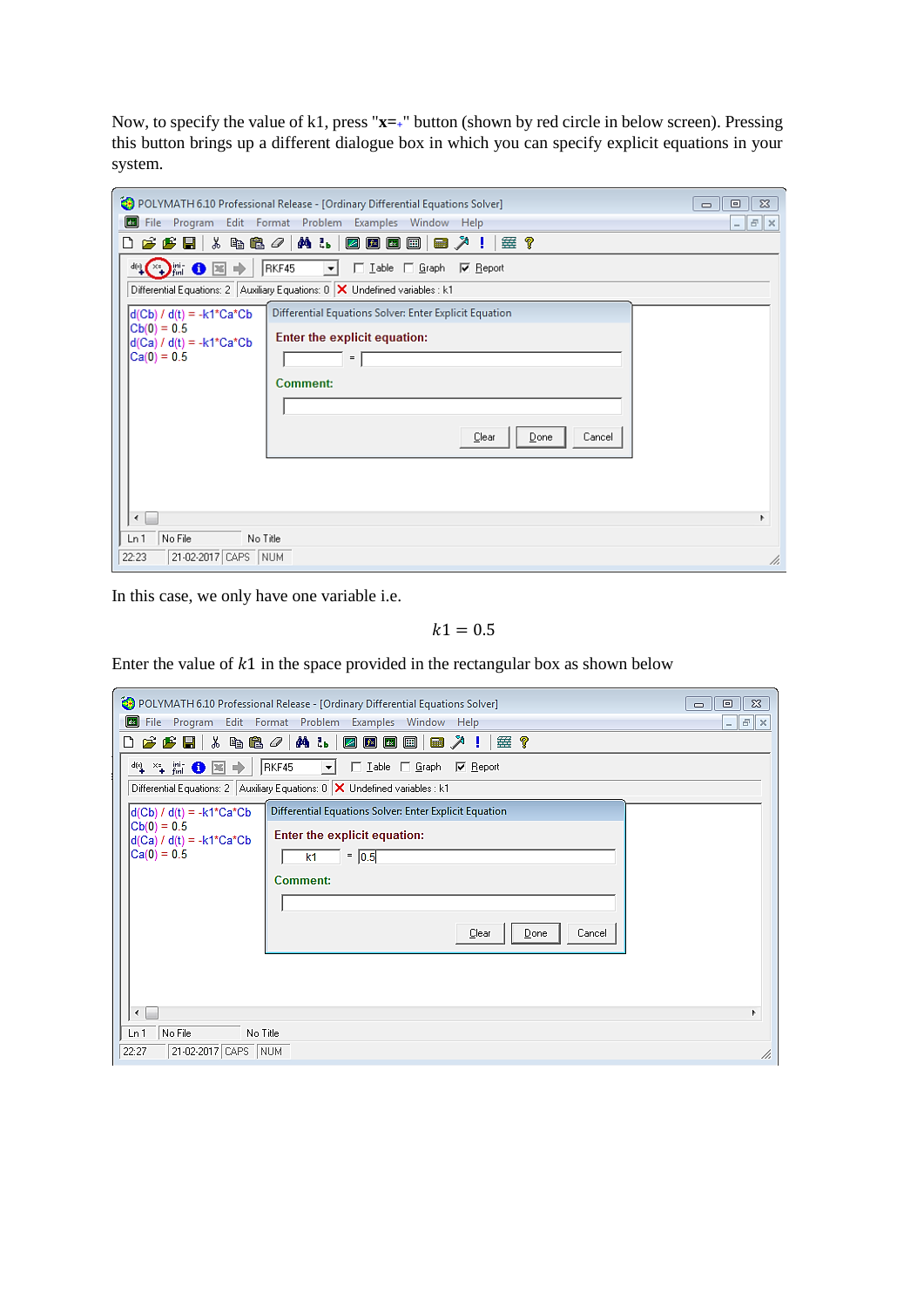After you press Done, your window will appear like this

| POLYMATH 6.10 Professional Release - [Ordinary Differential Equations Solver]                                                                            | $\Sigma$<br>回<br>$\qquad \qquad \Box$ |
|----------------------------------------------------------------------------------------------------------------------------------------------------------|---------------------------------------|
| œ<br>File Program Edit Format Problem Examples Window Help                                                                                               | $ \mathbb{F}$ $\times$                |
| ※ 4B 4 / A & / 2 回 回 回<br>$\mathcal{B} \mathcal{B}$ bit<br>■ ↗ !<br>塞?<br>D                                                                              |                                       |
| RKF45<br>ચ¥.₩OB→<br>□ Lable □ Graph □ Report<br>$\mathbf{r}$                                                                                             |                                       |
| Differential Equations: 2   Auxiliary Equations: 1 $\blacktriangleright$   Initial and/or final values of the independent differential variable not set. |                                       |
| $k1 = 0.5$<br>$d(Cb) / d(t) = -k1*Ca*Cb$<br>$ Cb(0)=0.5 $<br>$d(Ca) / d(t) = -k1*Ca*Cb$<br>$Ca(0) = 0.5$<br>∢<br>No File<br>Ln 1<br>No Title             | Þ.                                    |
| 21-02-2017 CAPS NUM<br>22:29                                                                                                                             | h,                                    |

You have now entered both the differential equations and the explicit equation. Now you need to set the time span for which you want to perform the integration. This is a required input and can be seen from the comment following the **X.** To specify the initial and final values of t, click the "**ini-finl**" button present on the menu bar (shown by red circle in below screenshot). A dialogue box will appear again. Enter the initial value of t in the space provided. In this case t initial  $=0$ 

| POLYMATH 6.10 Professional Release - [Ordinary Differential Equations Solver]<br>File Program Edit Format Problem Examples Window Help<br>$\ $ dx $\ $                                                                                                                                                                                                                            |                                                                       | $\Sigma$<br>回<br>$\Box$<br>$ \mathbb{F}$ $\mathbb{X}$ |  |
|-----------------------------------------------------------------------------------------------------------------------------------------------------------------------------------------------------------------------------------------------------------------------------------------------------------------------------------------------------------------------------------|-----------------------------------------------------------------------|-------------------------------------------------------|--|
| <b>ALDBBB</b><br>y,<br>49 B /<br>■ "!<br>霊?<br>$\boldsymbol{\beta}$ $\boldsymbol{\beta}$ di<br>n<br>$\mathbb{Z}^{\times}$ (init) $\mathbf{0}$ $\mathbb{E}$<br>嶼<br>RKF45<br>□ Lable □ Graph   区 Report<br>$\mathbf{r}$<br>₱<br>Differential Equations: 2   Auxiliary Equations: 1   X Initial and/or final values of the independent differential variable not set.<br>$k1 = 0.5$ |                                                                       |                                                       |  |
| d(Cb) / d(t) = -k1*Ca*Cb<br>$Cb(0) = 0.5$<br>$d(Ca) / d(t) = -k1*Ca*Cb$<br>$Ca(0) = 0.5$                                                                                                                                                                                                                                                                                          | Polymath Guide<br>Step #1 of 2<br>Enter <t> initial value.<br/>10</t> | $\Sigma$<br><b>OK</b><br>Cancel                       |  |
| ∢<br>r<br>No File<br>Ln 1<br>No Title<br>21-02-2017 CAPS NUM<br>22:44<br>h.                                                                                                                                                                                                                                                                                                       |                                                                       |                                                       |  |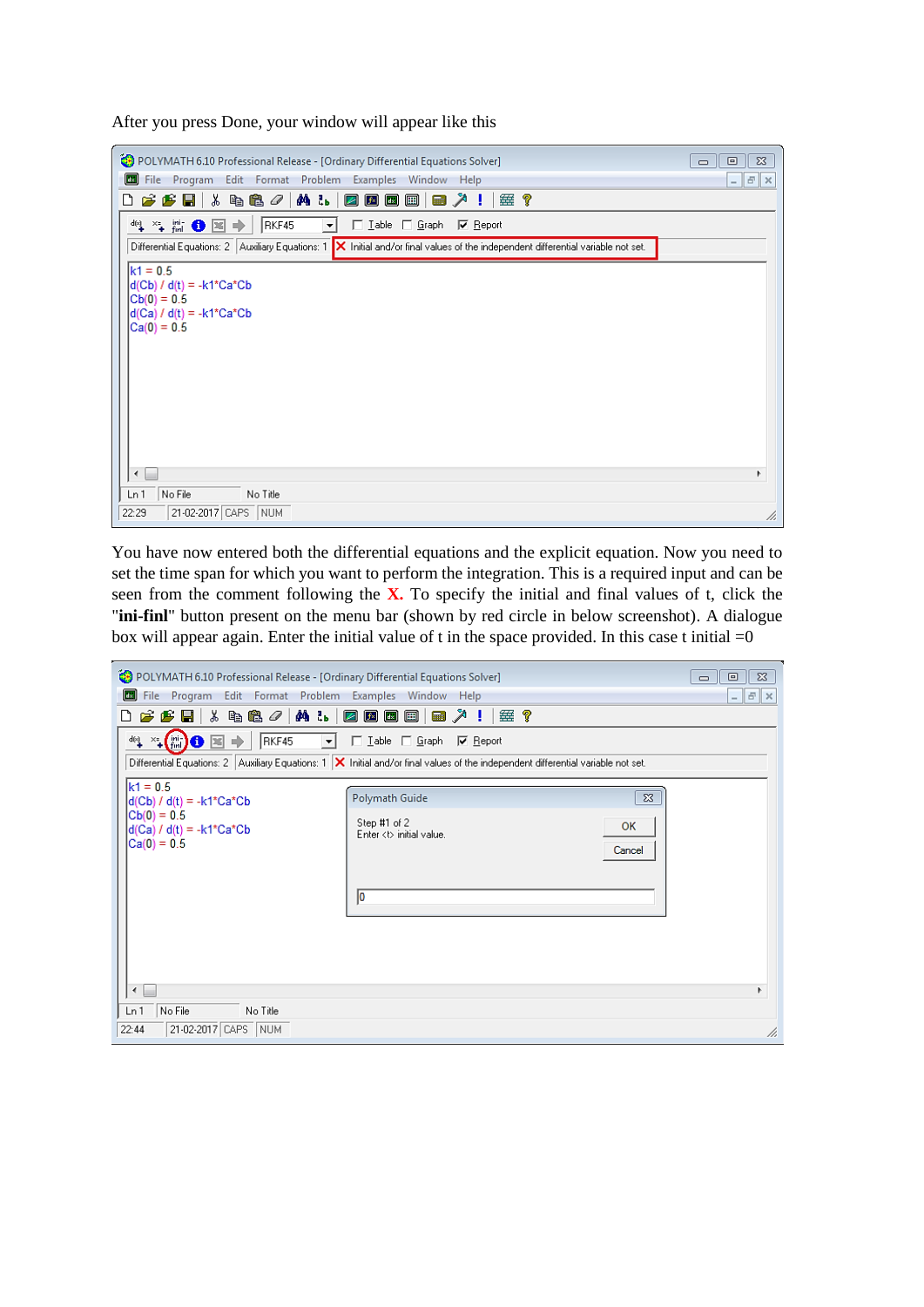Now, enter the final value of t i.e. t=30

| POLYMATH 6.10 Professional Release - [Ordinary Differential Equations Solver]<br>$\Sigma$<br>回<br>$\Box$                             |                                            |              |  |  |  |  |  |
|--------------------------------------------------------------------------------------------------------------------------------------|--------------------------------------------|--------------|--|--|--|--|--|
| Edit Format Problem Examples Window Help<br>u.<br>File Program<br>$F \times$<br>$\overline{\phantom{a}}$                             |                                            |              |  |  |  |  |  |
| ※ 4 & ∥ A & B B B B B<br>$\boldsymbol{\beta}$ $\boldsymbol{\beta}$ defined by<br>霊?<br>$\blacksquare$<br>n                           |                                            |              |  |  |  |  |  |
| 性質●図→<br>RKF45<br>□ Lable □ Graph ■ Report<br>$\mathbf{r}$                                                                           |                                            |              |  |  |  |  |  |
| Differential Equations: 2   Auxiliary Equations: 1   X Initial and/or final values of the independent differential variable not set. |                                            |              |  |  |  |  |  |
| $k1 = 0.5$                                                                                                                           |                                            |              |  |  |  |  |  |
| $ d(Cb) / d(t) = -k1+Ca^{\ast}Cb$<br>$ Cb(0)=0.5$                                                                                    | Polymath Guide                             | $\mathbf{x}$ |  |  |  |  |  |
| $d(Ca) / d(t) = -k1*Ca*Cb$<br>$ Ca(0) = 0.5$                                                                                         | Step #2 of 2<br>Enter <t> final value.</t> | OK<br>Cancel |  |  |  |  |  |
| 30                                                                                                                                   |                                            |              |  |  |  |  |  |
|                                                                                                                                      |                                            |              |  |  |  |  |  |
| r                                                                                                                                    |                                            |              |  |  |  |  |  |
| No File<br>No Title<br>Ln 1                                                                                                          |                                            |              |  |  |  |  |  |
| 21-02-2017 CAPS NUM<br>22:45<br>h,                                                                                                   |                                            |              |  |  |  |  |  |

Press OK. When all of the necessary information has been specified, the screen will look like this. You can check that X is now replaced by  $\sqrt{\sqrt{\ }}$  "Ready for solution"

| POLYMATH 6.10 Professional Release - [Ordinary Differential Equations Solver]<br>$\Sigma$<br>回<br>$\qquad \qquad \Box$                                                |             |  |  |  |  |
|-----------------------------------------------------------------------------------------------------------------------------------------------------------------------|-------------|--|--|--|--|
| File Program Edit Format Problem Examples Window Help                                                                                                                 | $ F \times$ |  |  |  |  |
| $\mathcal{L}(\mathcal{L}(\mathbb{R}))=\mathcal{L}(\mathbb{R})$ . $\mathcal{L}(\mathbb{R})=\mathbb{R}$ . The contribution of $\mathcal{L}(\mathbb{R})$<br>靈?<br>D      |             |  |  |  |  |
| $^{\frac{46}{11}}$ $^{\frac{26}{110}}$ $^{\frac{26}{110}}$ $^{\frac{26}{110}}$ $^{\frac{26}{110}}$<br>RKF45<br>□ Lable □ Graph   区 Report<br>$\vert \mathbf{v} \vert$ |             |  |  |  |  |
| Differential Equations: 2   Auxiliary Equations: 1   Beady for solution                                                                                               |             |  |  |  |  |
| $ t(0) = 0$<br>$ t(f) = 30$<br>$k1 = 0.5$<br> d(Cb) / d(t) = -k1*Ca*Cb<br>$ Cb(0)=0.5$<br> d(Ca) / d(t) = -k1*Ca*Cb<br>$Ca(0) = 0.5$<br>$\leftarrow$<br>$\,$ $\,$     |             |  |  |  |  |
|                                                                                                                                                                       |             |  |  |  |  |
| No File<br>Ln 1<br>No Title                                                                                                                                           |             |  |  |  |  |
| 21-02-2017 CAPS NUM<br>22:46                                                                                                                                          | /ı.         |  |  |  |  |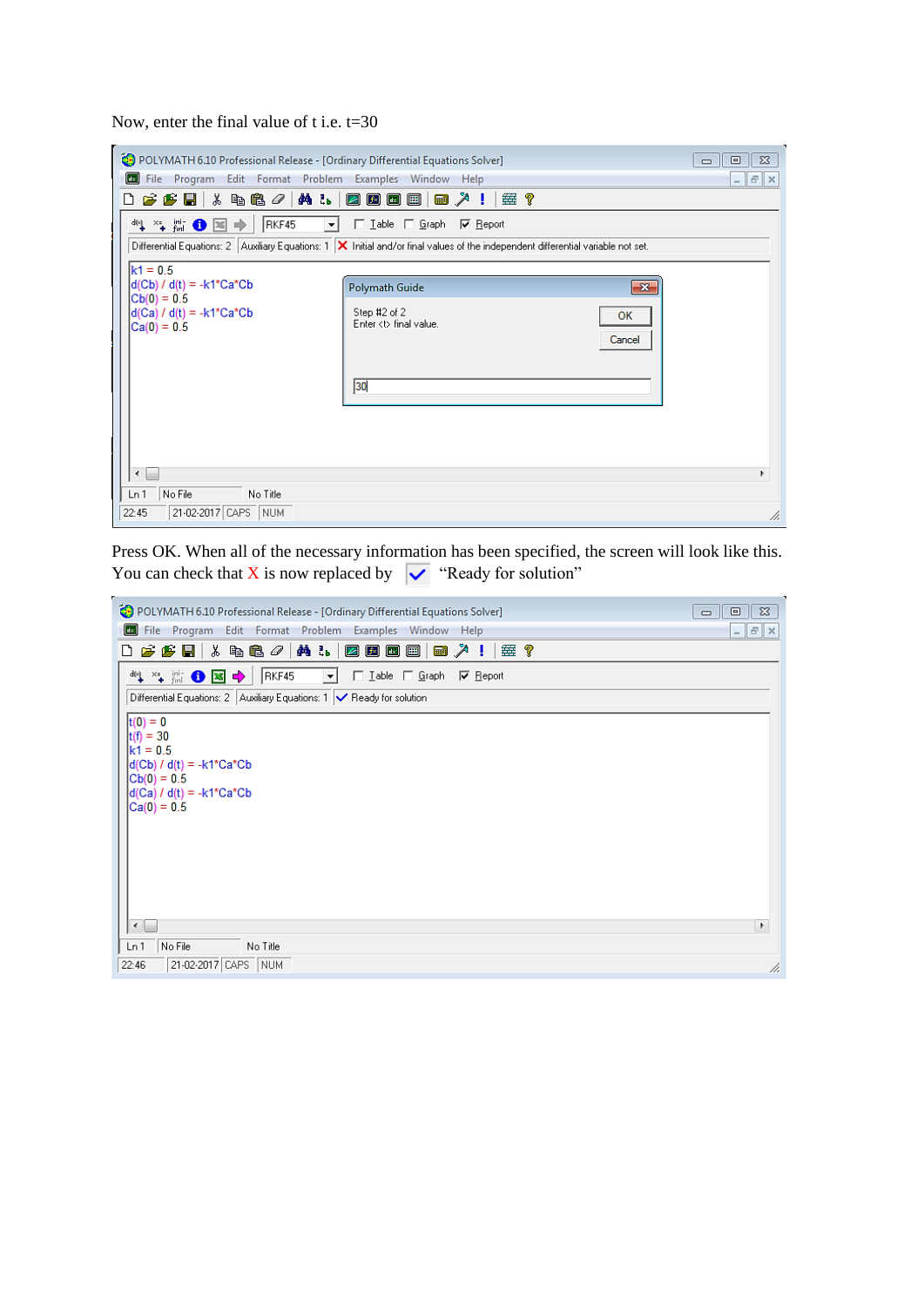You can choose the method of ODE solver you would like to use by selecting the option from the drop down menu present next to RKF45. By default, polymath uses RKF45 method. In this case, we will choose RKF45

| File Program Edit Format Problem Examples Window Help<br>$ \mathbf{F}$ $\times$<br><b>FFH</b> & & & / A & <b>BBB B &amp;</b> / !<br>靈?<br>D<br>□ Lable □ Graph   区 Beport<br>RKF45<br>▾<br>Differential Equations: 2 Auxil BKF45<br>Ready for solution<br><b>BS</b><br>$ t(0) = 0$<br><b>STIFF</b><br>$ t(f) = 30$<br><b>STIFFBS</b><br>$k1 = 0.5$<br>$d(Cb) / d(t) = -k1*Ca*Cb$<br>$ Cb(0) = 0.5$<br>$d(Ca) / d(t) = -k1+Ca^*Cb$<br>$ Ca(0) = 0.5$<br>$\left  \cdot \right $<br>P.<br>No File<br>Ln 1<br>No Title | POLYMATH 6.10 Professional Release - [Ordinary Differential Equations Solver]<br>$\mathbf{x}$<br>I o<br>$\Box$ |  |  |  |  |  |
|--------------------------------------------------------------------------------------------------------------------------------------------------------------------------------------------------------------------------------------------------------------------------------------------------------------------------------------------------------------------------------------------------------------------------------------------------------------------------------------------------------------------|----------------------------------------------------------------------------------------------------------------|--|--|--|--|--|
|                                                                                                                                                                                                                                                                                                                                                                                                                                                                                                                    |                                                                                                                |  |  |  |  |  |
|                                                                                                                                                                                                                                                                                                                                                                                                                                                                                                                    |                                                                                                                |  |  |  |  |  |
|                                                                                                                                                                                                                                                                                                                                                                                                                                                                                                                    |                                                                                                                |  |  |  |  |  |
|                                                                                                                                                                                                                                                                                                                                                                                                                                                                                                                    |                                                                                                                |  |  |  |  |  |
| 21-02-2017 CAPS NUM<br>22:59<br>h.                                                                                                                                                                                                                                                                                                                                                                                                                                                                                 |                                                                                                                |  |  |  |  |  |

Now select what you want polymath to output by checking the boxes on the right side of the window. The simulation will output results depending on what is selected. The options available are Table, Graph, and Report. Select the appropriate option and then Click on the pink arrow  $\rightarrow$  to have Polymath perform the integration.

If you selected "Report" then following screen will be displayed.

|                                                                                                                   | <b>B</b> File<br>Edit<br>口房房間<br><b>POLYMATH Report</b> | Window<br>Help<br>3. 电离夕                  | <b>纳品</b>     |                                                                |           |  |  |
|-------------------------------------------------------------------------------------------------------------------|---------------------------------------------------------|-------------------------------------------|---------------|----------------------------------------------------------------|-----------|--|--|
|                                                                                                                   |                                                         |                                           |               |                                                                |           |  |  |
|                                                                                                                   |                                                         |                                           |               | 26回日                                                           | ■ 人目      |  |  |
|                                                                                                                   |                                                         |                                           |               |                                                                |           |  |  |
|                                                                                                                   |                                                         |                                           |               |                                                                |           |  |  |
|                                                                                                                   | Ordinary Differential Equations<br>21-Feb-2017          |                                           |               |                                                                |           |  |  |
|                                                                                                                   |                                                         | <b>Calculated values of DEQ variables</b> |               |                                                                |           |  |  |
|                                                                                                                   |                                                         |                                           |               | Variable Initial value Minimal value Maximal value Final value |           |  |  |
|                                                                                                                   | 1 Ca                                                    | 0.5                                       | 0.0588235     | 0.5                                                            | 0.0588235 |  |  |
|                                                                                                                   | 2  <sub>cb</sub>                                        | 0.5                                       | 0.0588235     | 0.5                                                            | 0.0588235 |  |  |
|                                                                                                                   | $3$ $k1$                                                | 0.5                                       | 0.5           | 0.5                                                            | 0.5       |  |  |
|                                                                                                                   | 4 t                                                     | $\bf{0}$                                  | 0             | 30.                                                            | 30.       |  |  |
|                                                                                                                   |                                                         |                                           |               |                                                                |           |  |  |
|                                                                                                                   |                                                         | <b>Differential equations</b>             |               |                                                                |           |  |  |
| 1 $d(Cb)/d(t) = -k1$ <sup>*</sup> Ca <sup>*</sup> Cb<br>Ξ<br>2 $d(Ca)/d(t) = -k1$ <sup>*</sup> Ca <sup>*</sup> Cb |                                                         |                                           |               |                                                                |           |  |  |
|                                                                                                                   |                                                         |                                           |               |                                                                |           |  |  |
|                                                                                                                   | <b>Explicit equations</b>                               |                                           |               |                                                                |           |  |  |
|                                                                                                                   | $1 k1 = 0.5$                                            |                                           |               |                                                                |           |  |  |
|                                                                                                                   |                                                         |                                           |               |                                                                |           |  |  |
|                                                                                                                   | General                                                 |                                           |               |                                                                |           |  |  |
|                                                                                                                   | Total number of equations                               |                                           | 3             |                                                                |           |  |  |
| Number of differential equations 2                                                                                |                                                         |                                           |               |                                                                |           |  |  |
| Number of explicit equations<br>1                                                                                 |                                                         |                                           |               |                                                                |           |  |  |
|                                                                                                                   | <b>Elapsed time</b>                                     |                                           | 1.157 sec     |                                                                |           |  |  |
|                                                                                                                   | Solution method                                         |                                           | <b>RKF_45</b> |                                                                |           |  |  |
|                                                                                                                   | Step size guess. h                                      |                                           | 0.000001      |                                                                |           |  |  |
| Truncation error tolerance, eps<br>0.000001<br>٠                                                                  |                                                         |                                           |               |                                                                |           |  |  |
| No File<br>POLYMATH Report                                                                                        |                                                         |                                           |               |                                                                |           |  |  |
| 23:09                                                                                                             |                                                         | 21-02-2017 CAPS NUM                       |               |                                                                |           |  |  |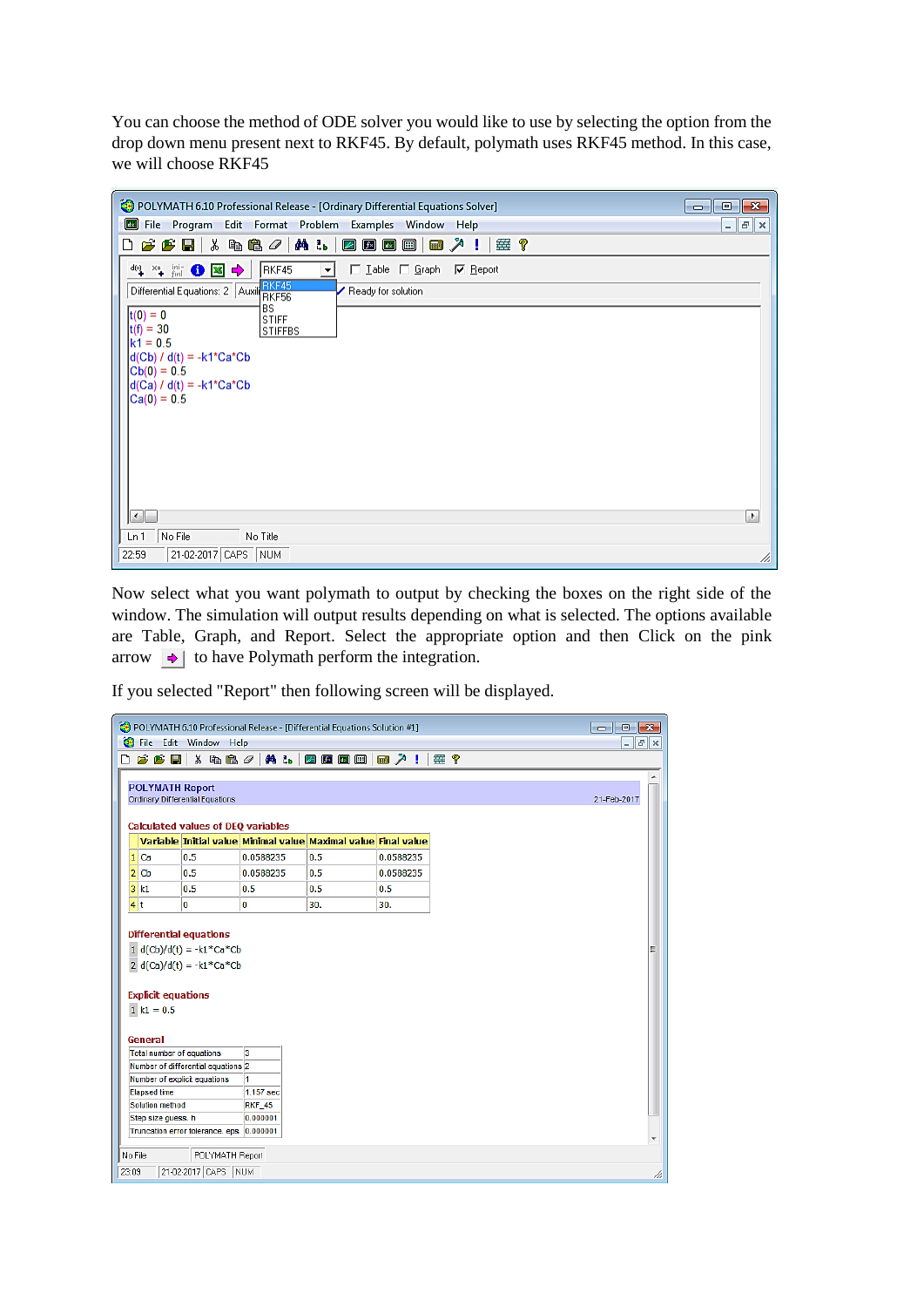The above report gives various information such as initial and final values of every variable present, the minimum and maximum values of the variables in the given interval, and the equations you entered.

If you selected Graph, you will get a graph of dependent variable as a function of independent variable